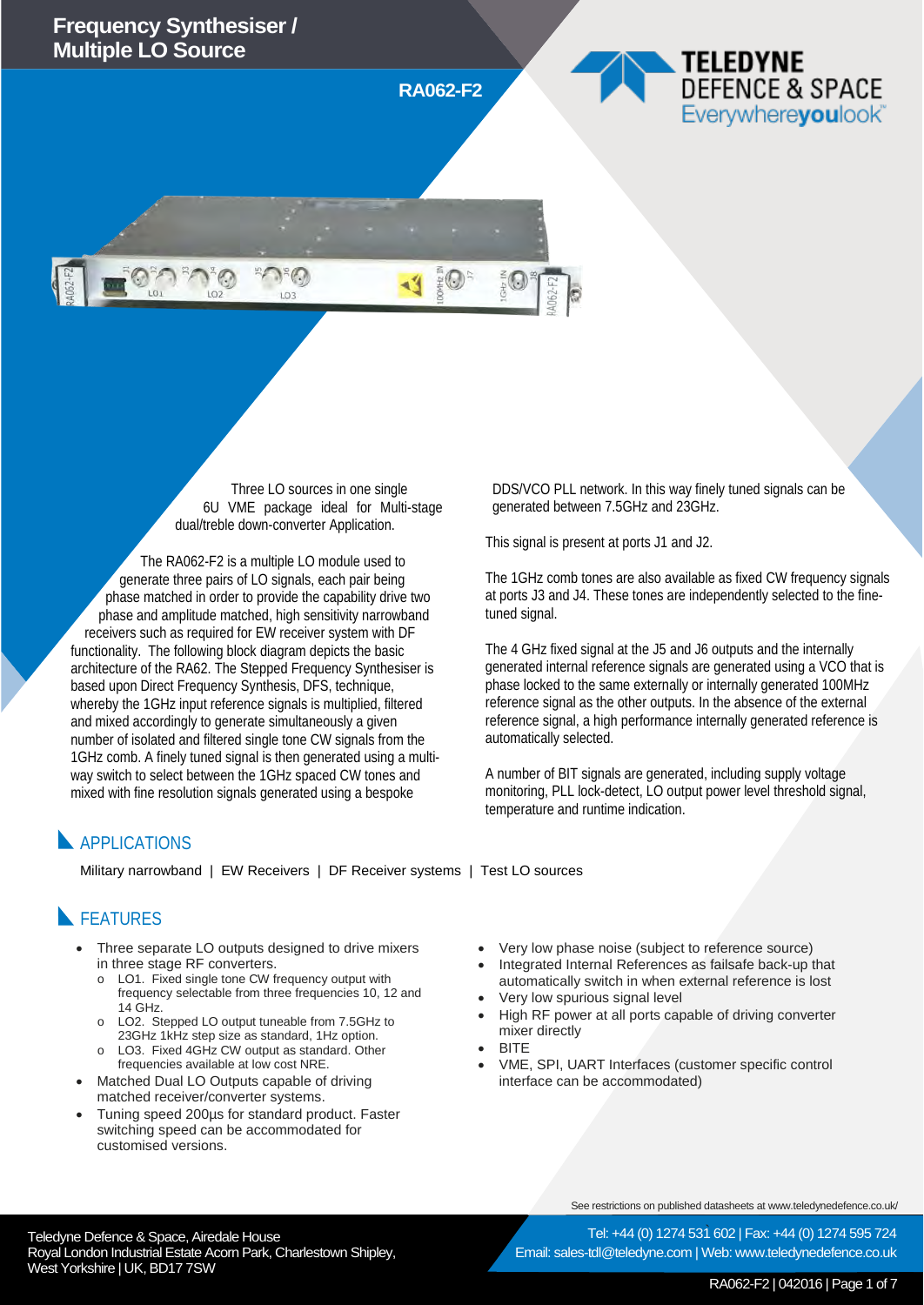# **SCHEMATIC**



## PORT DEFINITION

**J1, J2** Tuned output signal or disabled. A minimum of 80dB isolation is provided when disabled.

**J3, J4** Provides one of three signals (10GHz, 12GHz or 14GHz). Alternatively, the stepped output signal can be available at these parts (ports J1 and J2.

Minimum isolation between non-selected signals is 80dB (all can be disabled).

NOTE: the stepped output signal is only available at this port when J1 and J2 are disabled

**J5, J6** 4.00GHz fixed output only (note: this can be disabled with a minimum of 30dB isolation

See restrictions on published datasheets at www.teledynedefence.co.uk/

Teledyne Defence & Space, Airedale House and the state of the state of the Tel: +44 (0) 1274 531 Royal London Industrial Estate Acorn Park, Charlestown Shipley, West Yorkshire | UK, BD17 7SW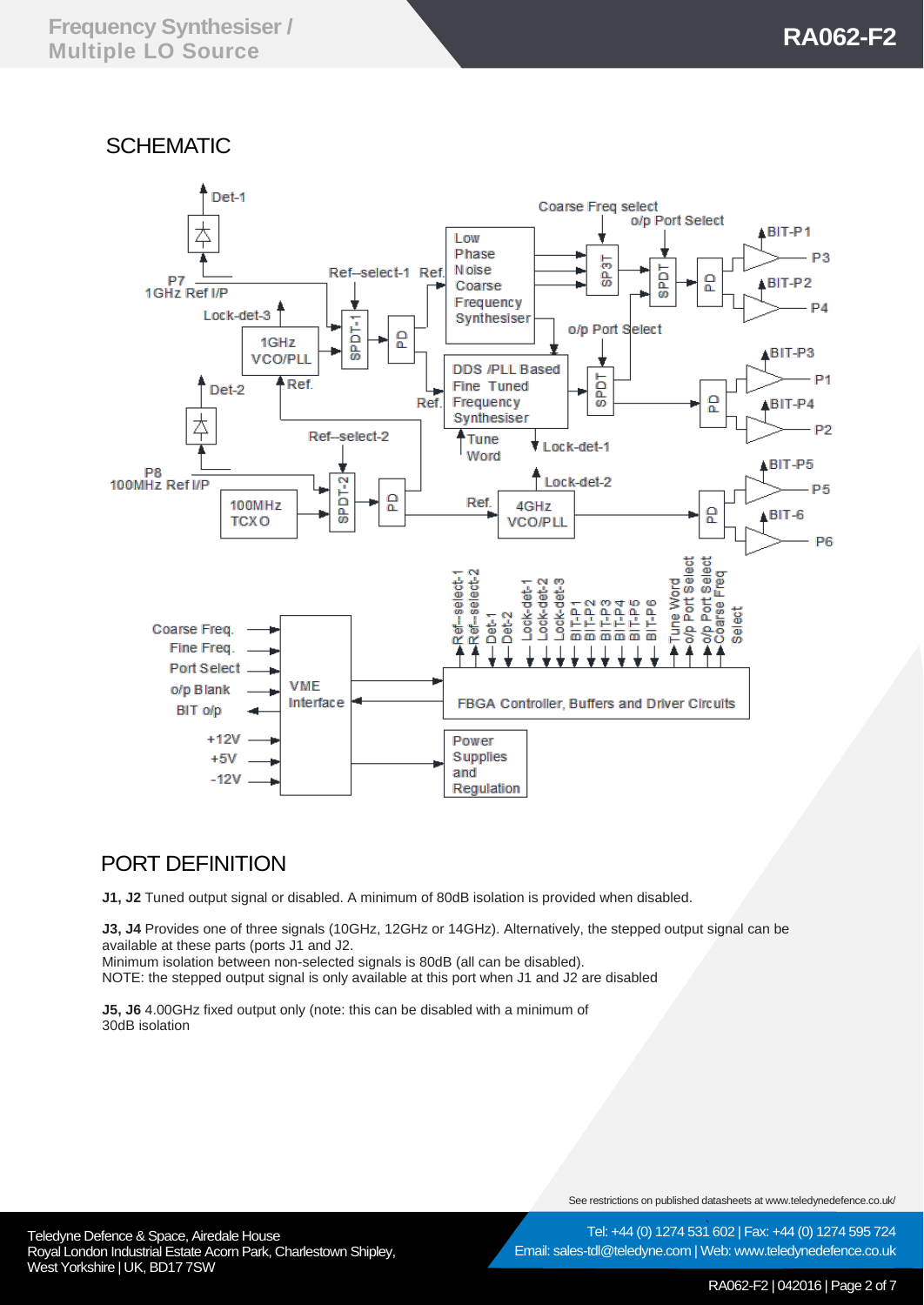# MODES OF OPERATION

|        | Port J1 & J2        | <b>Ports J3 &amp; J4</b> | Ports J5 and J6 |
|--------|---------------------|--------------------------|-----------------|
| Mode 1 | <b>Tuned Output</b> | Switched CW output       | 4 GHz           |
| Mode 2 | <b>Tuned Output</b> | High isolation           | 4 GHz           |
| Mode 3 | High Isolation      | <b>Tuned Output</b>      | 4 GHz           |
| Mode 4 | High Isolation      | High Isolation           | High Isolation  |

## **SPECIFICATIONS**

**J7 – 1GHz Reference Input**

| <b>Specification</b>                           | <b>Specification Level</b>                              |                                                                | <b>Notes</b>                                                                                                             |
|------------------------------------------------|---------------------------------------------------------|----------------------------------------------------------------|--------------------------------------------------------------------------------------------------------------------------|
| <b>Input Power Level</b>                       | 7dBm +/- 2dB                                            |                                                                |                                                                                                                          |
| Impedance                                      | $50\Omega$                                              |                                                                |                                                                                                                          |
| <b>Frequency Accuracy</b><br>$-20$ to $+85$ °C | $+/- 0.5$ PPM                                           |                                                                | Accuracy of reference signal used to<br>measure the output frequency accuracy at<br>ports J1 to J4.                      |
| SSB Phase Noise                                | Offset kHz<br>1.0<br>10.0<br>100.0<br>1000.0<br>10000.0 | Level<br>dBc/Hz<br>-98<br>$-120$<br>$-148$<br>$-155$<br>$-157$ | Phase Noise of the input 1GHz reference<br>signal used to measure the output<br>frequency phase noise at ports J1 to J4. |
| <b>BIT</b>                                     | External 1GHz reference<br>signal level valid Bit       |                                                                |                                                                                                                          |

### **J8 – 100MHz Reference Input Port**

| <b>Specification</b>                           | <b>Specification Level</b>                                                                                                 | <b>Notes</b>                                                                                             |
|------------------------------------------------|----------------------------------------------------------------------------------------------------------------------------|----------------------------------------------------------------------------------------------------------|
| <b>Input Power Level</b>                       | 7dBm +/- 2dB                                                                                                               |                                                                                                          |
| Impedance                                      | $50\Omega$                                                                                                                 |                                                                                                          |
| <b>Frequency Accuracy</b><br>$-20$ to $+85$ °C | $+/- 0.5$ PPM                                                                                                              | Accuracy of reference signal used to<br>measure the output frequency accuracy at<br>ports J5 & J6.       |
| <b>SSB Phase Noise</b>                         | Offset kHz<br>Level<br>dBc/Hz<br>1.0<br>-136<br>10.0<br>$-150$<br>100.0<br>$-161$<br>1000.0<br>$-162$<br>10000.0<br>$-163$ | Phase Noise of reference signal used to<br>measure the output frequency phase noise<br>at ports J5 & J6. |
| <b>BIT</b>                                     | External 100MHz Reference<br>signal level valid bit                                                                        |                                                                                                          |

See restrictions on published datasheets at www.teledynedefence.co.uk/

Tel: +44 (0) 1274 531 602 | Fax: +44 (0) 1274 595 724

Teledyne Defence & Space, Airedale House and the state of the state of the Tel: +44 (0) 1274 531 Royal London Industrial Estate Acorn Park, Charlestown Shipley, West Yorkshire | UK, BD17 7SW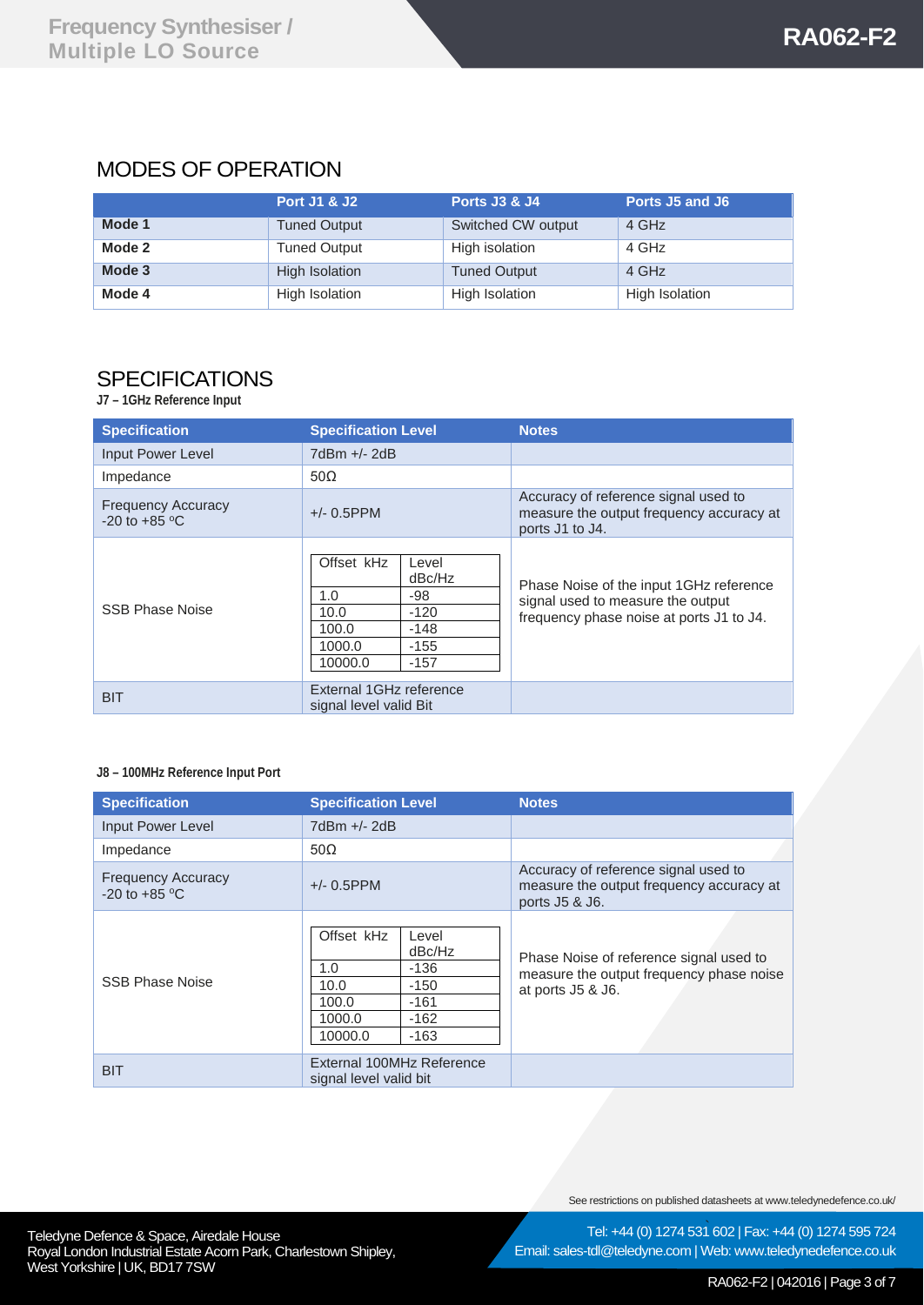#### **J1 & J2 – Tuned Frequency Output Ports**

| <b>Specification</b>                                 | <b>Specification Level</b>                                                                                                | <b>Notes</b>                                                                                                                                    |
|------------------------------------------------------|---------------------------------------------------------------------------------------------------------------------------|-------------------------------------------------------------------------------------------------------------------------------------------------|
| Output frequency Range                               | 7.5 to 23.0 GHz                                                                                                           |                                                                                                                                                 |
| <b>Frequency Step Size</b>                           | 1kHz                                                                                                                      | Optional 1.0 Hz step size                                                                                                                       |
| <b>Frequency Accuracy</b><br>-20 to +85 $^{\circ}$ C | $+/- 1.0$ PPM                                                                                                             | Directly dependent on the reference<br>signal accuracy                                                                                          |
| <b>Output Power</b>                                  | $17dBm +/- 2dB$                                                                                                           |                                                                                                                                                 |
| SSB Phase noise                                      | Offset kHz<br>Level<br>dBc/Hz<br>$-63$<br>1.0<br>$-97$<br>10.0<br>$-98$<br>100.0<br>$-120$<br>1000.0<br>10000.0<br>$-130$ | Phase noise dependent on the phase<br>noise of the 1GHz reference input.                                                                        |
| Non-Harmonic Spurious Signals<br>Level               | -65dBc Maximum                                                                                                            | Measured in band DC-24 GHz                                                                                                                      |
| Harmonic Signal Level                                | $-20$ d $Bc$                                                                                                              |                                                                                                                                                 |
| Isolation                                            | 80dB minimum                                                                                                              | Once both J1 and J2 port are disabled                                                                                                           |
| <b>Switching Speed</b>                               | 200 <sub>µ</sub>                                                                                                          | Time between 50% input command<br>signal level to within 1dB steady state<br>RF output level at new required<br>frequency.<br>See Note 1 below. |
| <b>BIT</b>                                           | Out Power Valid bit &<br>DDS/PLL lock detect bit                                                                          |                                                                                                                                                 |

#### **J3 & J4 - Switched Frequency Output Specification**

*Note: J3 and J4 can be alternated between discrete and tuned Frequency output under user command. In the mode where a tuned output is selected, the output signal specification is as that of ports J1 to J2 specification listed above.* 

| <b>Specification</b>                                                 | <b>Specification Level</b>                                                                                                  | <b>Notes</b>                                                                                                                                                             |
|----------------------------------------------------------------------|-----------------------------------------------------------------------------------------------------------------------------|--------------------------------------------------------------------------------------------------------------------------------------------------------------------------|
| Output frequency Range Output<br>Switched to single tone Mode        | A single CW tone Selected from<br>10GHz, 12GHz or 14GHz.                                                                    |                                                                                                                                                                          |
| Output Frequency Range<br>Output switched to tuned<br>frequency mode | 7.5GHz to 23GHz in steps of<br>1kHz.                                                                                        | The tuned output specification is<br>similar to that specified above for the<br>J1 and J2 output ports.                                                                  |
| <b>Frequency Accuracy</b><br>-20 to $+85$ °C                         | $+/- 0.5$ PPM                                                                                                               | Directly dependent on the reference<br>signal accuracy                                                                                                                   |
| <b>Output Power</b>                                                  | 17dBm +/- 2dB                                                                                                               |                                                                                                                                                                          |
| SSB Phase noise (14GHz Tone)                                         | Offset kHz<br>Level<br>dBc/Hz<br>1.0<br>$-66$<br>$-101$<br>10.0<br>$-123$<br>100.0<br>1000.0<br>$-128$<br>$-134$<br>10000.0 | Phase noise at all offsets is<br>dependent on the phase noise of the<br>1GHz reference input. Results shown<br>are obtained with a reference as<br>defined for J8 above. |
| Non-Harmonic Spurious Signals<br>Level                               | -65dBc Maximum                                                                                                              | Measured in band DC-24 GHz                                                                                                                                               |
| Harmonic Signal Level                                                | $-20dBc$                                                                                                                    |                                                                                                                                                                          |
| Isolation between selected and<br>deselected tones.                  | 80dB minimum                                                                                                                | When Ports J3 and J4 are disabled.                                                                                                                                       |
| Isolation between Switched and<br>Stepped signals                    | 80dB minimum                                                                                                                |                                                                                                                                                                          |
| <b>BIT</b>                                                           | Output Power level Valid bit<br>plus DDS/PLL lock detected<br>when ports J3 and J4 switched<br>to tuned frequency output.   |                                                                                                                                                                          |

See restrictions on published datasheets at www.teledynedefence.co.uk/

Teledyne Defence & Space, Airedale House and the state of the state of the Tel: +44 (0) 1274 531 Royal London Industrial Estate Acorn Park, Charlestown Shipley, West Yorkshire | UK, BD17 7SW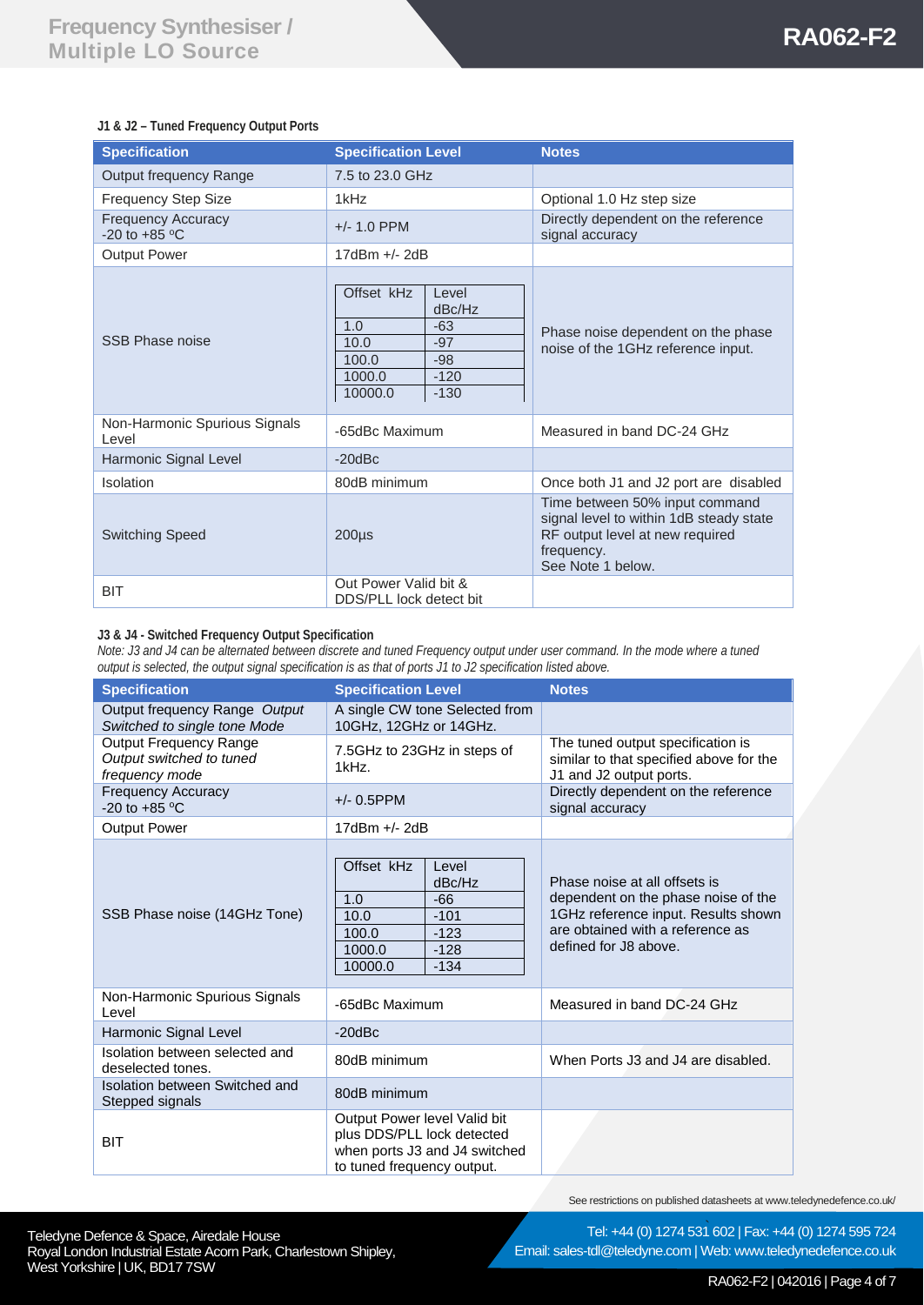### **J5 & J6 - Fixed 4GHz Output.**

*Note: As a standard Port J5 and J6 output frequency is fixed at 4GHz. Other fixed frequencies between 2.0 and 4.5GHz are optional.* 

| <b>Specification</b>                           | <b>Specification Level</b>                                                                                                 | <b>Notes</b>                                                                                                                                                               |
|------------------------------------------------|----------------------------------------------------------------------------------------------------------------------------|----------------------------------------------------------------------------------------------------------------------------------------------------------------------------|
| Output frequency.                              | 4GHz CW.                                                                                                                   | See note above.                                                                                                                                                            |
| <b>Frequency Accuracy</b><br>$-20$ to $+85$ °C | $+/- 0.5$ PPM                                                                                                              |                                                                                                                                                                            |
| <b>Output Power</b>                            | $18$ d $Bm +/- 2$ d $B$                                                                                                    |                                                                                                                                                                            |
| SSB Phase noise                                | Offset kHz<br>Level<br>dBc/Hz<br>1.0<br>$-95$<br>10.0<br>$-94$<br>$-110$<br>100.0<br>1000.0<br>$-135$<br>10000.0<br>$-155$ | Phase noise at 1MHz offset is<br>dependent on the phase noise of<br>the 100MHz reference input.<br>Results shown are obtained with a<br>reference as defined for J8 above. |
| Non-Harmonic Spurious Signals<br>Level         | -65dBc Maximum                                                                                                             | Measured in band DC-24 GHz                                                                                                                                                 |
| Harmonic Signal Level                          | $-20dBc$                                                                                                                   |                                                                                                                                                                            |
| <b>Isolation</b>                               | 30dB                                                                                                                       | When J5 and J6 are disabled                                                                                                                                                |
| <b>BIT</b>                                     | J5 and J6 output power level Valid<br>BIT and Lock detect Bit.                                                             |                                                                                                                                                                            |

#### **Connector, Control and DC power Supplies**

*Note: All DC supplies provided through VME back plane connector*

| <b>Specification</b>                   | <b>Specification Level</b>                                                                                                                                                                                                                                                                                                                                                                                                                                                | <b>Notes</b>                                                               |
|----------------------------------------|---------------------------------------------------------------------------------------------------------------------------------------------------------------------------------------------------------------------------------------------------------------------------------------------------------------------------------------------------------------------------------------------------------------------------------------------------------------------------|----------------------------------------------------------------------------|
| DC power Supplies                      | $-12V \pm 5\%$ @ 300mA maximum<br>$+5V \pm 5\%$ @ 3000mA maximum<br>+12V $\pm$ 5% @ 750mA maximum                                                                                                                                                                                                                                                                                                                                                                         | Supplied through standard VME<br>back plane connector power<br>supply PINs |
| Control                                | The following control interfaces are<br>offered as standard:<br>Geographically Addressed<br>1.<br>VME Slave Control using<br><b>VME Standard Backplane</b><br>Direct Tuning via VME<br>a)<br><b>Address Space</b><br><b>VME Addressed</b><br>b)<br>Frequency Step Table,<br>incremented via real-<br>time differential LVTTL<br>input.<br>SPI interface $-$ LVTTL $1$<br>2.<br>3.<br>Serial UART <sup>1</sup><br>a) Single Ended LVTTL<br><b>Differential LVTTL</b><br>b) | <sup>1</sup> Via VME user defined pins on<br>VME P2 backplane connector.   |
| <b>RF Connectors</b><br>Ports J1 to J8 | <b>SMA Female</b>                                                                                                                                                                                                                                                                                                                                                                                                                                                         | 8 Front Panel Connectors                                                   |
| Supply and Control Connectors          | 160 Pin Male, IEC61076-4113<br>Performance Levels According to<br>DIN 41612                                                                                                                                                                                                                                                                                                                                                                                               | 2 back plane connectors                                                    |

See restrictions on published datasheets at www.teledynedefence.co.uk/

Teledyne Defence & Space, Airedale House and the state of the state of the Tel: +44 (0) 1274 531 Royal London Industrial Estate Acorn Park, Charlestown Shipley, West Yorkshire | UK, BD17 7SW

Email: sales-tdl@teledyne.com | Web: www.teledynedefence.co.uk

Tel: +44 (0) 1274 531 602 | Fax: +44 (0) 1274 595 724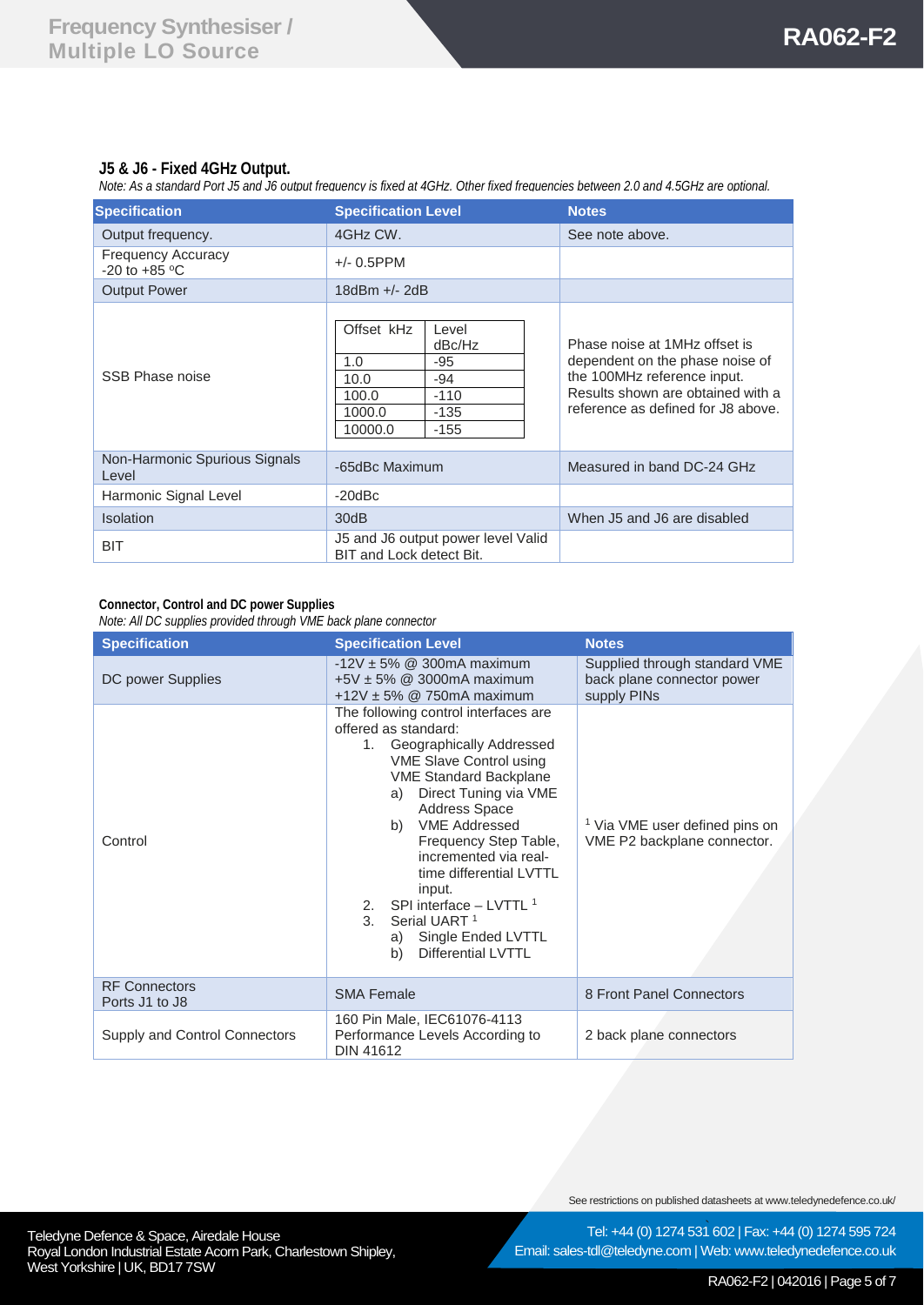# ENVIRONMENTAL SPECIFICATIONS

| <b>Specification</b>         | <b>Specification Level</b>                          | <b>Notes</b>                                                    |
|------------------------------|-----------------------------------------------------|-----------------------------------------------------------------|
| <b>Operating Temperature</b> | $-20$ °C to $+85$ °C<br>RTCA-DO-160C sec 4 Cat A1   | Optional -40 $\mathrm{^{\circ}C}$ to +85 $\mathrm{^{\circ}C}$   |
| Storage Temperature          | $-54$ °C to $+125$ °C                               |                                                                 |
| Altitude                     | 15000 ft (4600m)<br>RTCA-DO-160C sec 4 Cat A1       |                                                                 |
| Humidity                     | 85%<br>RTCA-DO-160C sec 6 Cat A                     |                                                                 |
| Vibration                    | 6.0g rms<br>RTCA-DO-160C Fig 8-1 Cat B              |                                                                 |
| <b>EMC</b>                   | CE03, CE-04 See note in<br>Appendix E MIL-STD-461C  | Including both Electromagnetic<br>Capability and Susceptibility |
|                              | CS-01, CS-02 See note in<br>Appendix E MIL-STD-461C |                                                                 |

See restrictions on published datasheets at www.teledynedefence.co.uk/

Teledyne Defence & Space, Airedale House and the state of the state of the Tel: +44 (0) 1274 531 Royal London Industrial Estate Acorn Park, Charlestown Shipley, West Yorkshire | UK, BD17 7SW